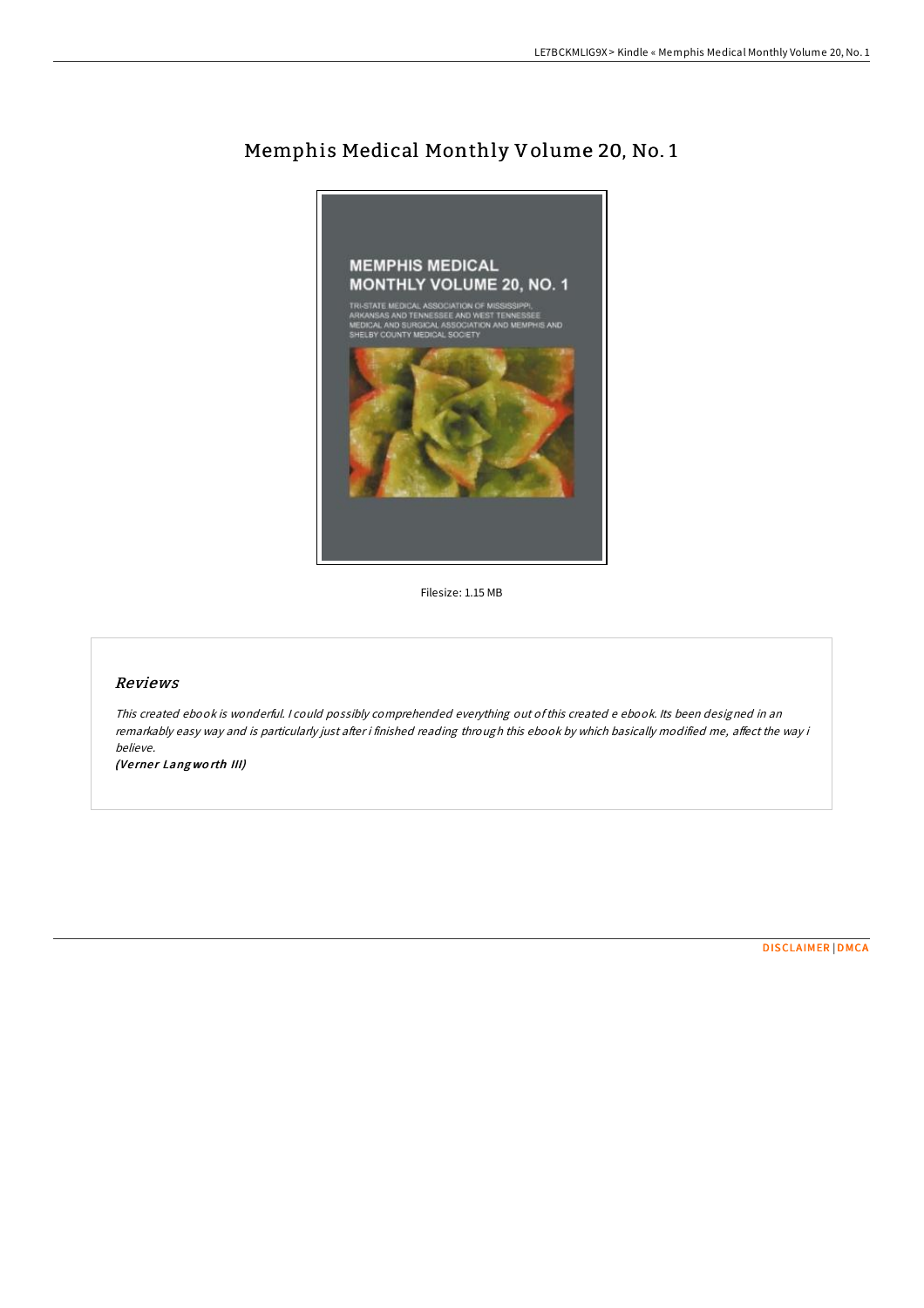## MEMPHIS MEDICAL MONTHLY VOLUME 20, NO. 1



Rarebooksclub.com, United States, 2012. Paperback. Book Condition: New. 246 x 189 mm. Language: English . Brand New Book \*\*\*\*\* Print on Demand \*\*\*\*\*.This historic book may have numerous typos and missing text. Purchasers can download a free scanned copy of the original book (without typos) from the publisher. Not indexed. Not illustrated. 1900 Excerpt: .with one quart normal salt solution before operation. It was necessary to repeat this several times during performance of operation, owing to the enfeebled condition of the patient. She died thirty-six hours after leaving table from shock. The intravenous injection is given credit for completion of operation; without it death would have resulted on the table. Case IV. J. C, colored, aged 26, married six years; sterile. Multiple fibroid tumors of uterus. Myomectomy performed in this case. Tumors varying in size from a cocoanut to a filbert were found. The uterus, right ovary and tube were preserved. Patient discharged eighteenth day after operation; left hospital twenty-first day for her home. It has been customary heretofore in cases of this character to sacrifice the uterus and ovaries. This should never be resorted to when possible to prevent it. Suprapubic Cystotomy for Vesical Calculi. J. S., colored, aged 2 years, male. Was operated for stone by suprabubic method; calculus removed; weighed 100 grains. The bladder incision was closed by suture, and it was never necessary to use a catheter in this case. Patient discharged from hospital on twelfth day after operation; abdominal incision well healed; the little patient entirely relieved. This case was of much interest. The manner of handling it taught us that a great many of the bungling appliances recommended in the performance of such operations are altogether useless. Cholecystotomy. Mrs. F. M., White, aged 24, widow. Was jaundiced upon admission to hospital, and gave history...

Read [Memphis](http://almighty24.tech/memphis-medical-monthly-volume-20-no-1-paperback.html) Medical Monthly Volume 20, No. 1 Online  $\rightarrow$ Do wnlo ad PDF [Memphis](http://almighty24.tech/memphis-medical-monthly-volume-20-no-1-paperback.html) Med ical Mo nthly Vo lume 20, No . 1